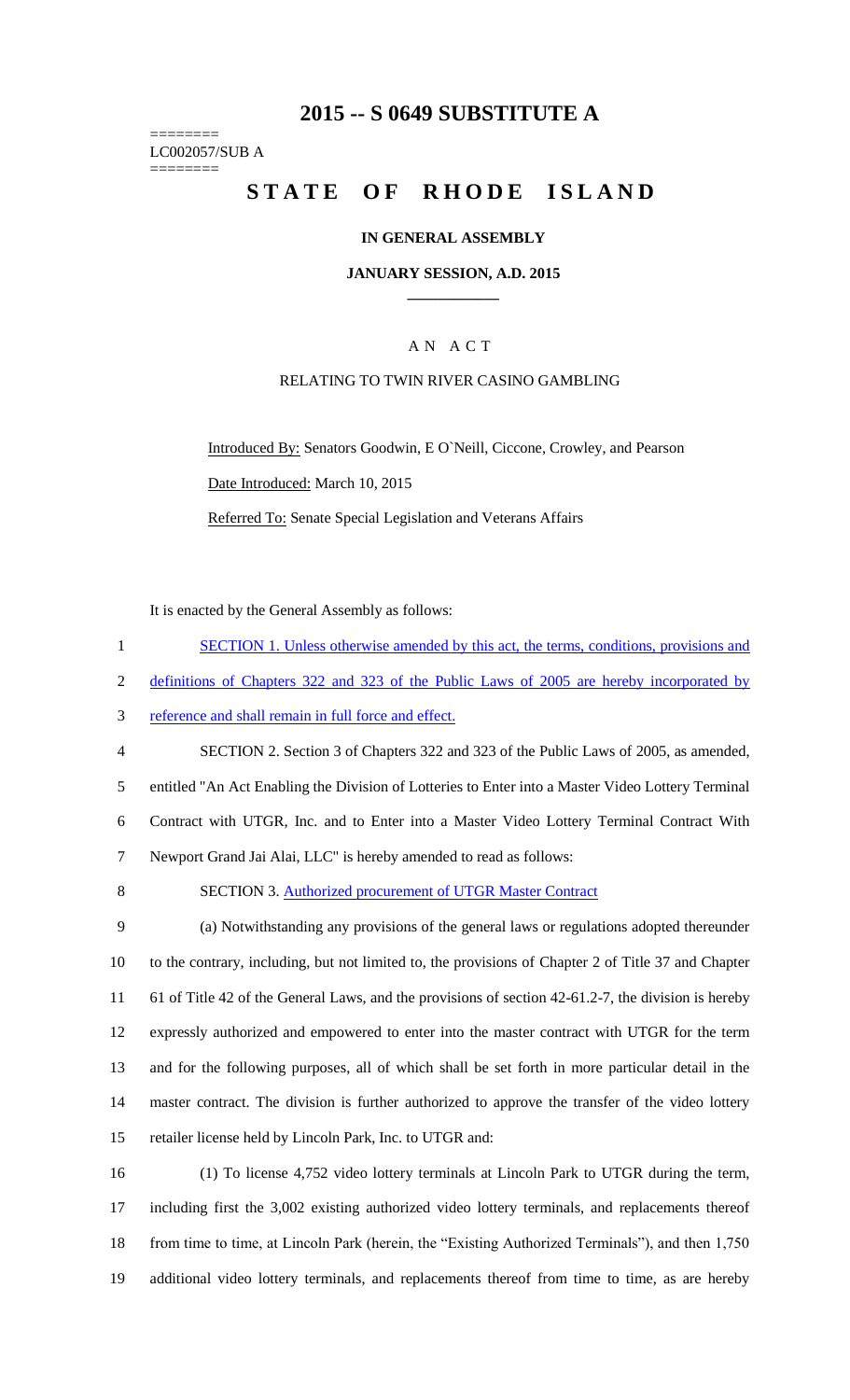- authorized for Lincoln Park (herein, the "Additional Authorized Terminals");
- (2) Subject to adjustment as provided herein, to fix in the master contract the allocation of net terminal income attributable to the Existing Authorized Terminals as follows:
- (i) To UTGR when it shall become the licensed video lottery retailer: twenty-eight and eighty-five hundredths percent (28.85%);
- (ii) The division shall have the authority to determine the placement and location of the Existing Authorized Terminals under the terms of this act and the master contract.
- (3) Subject to adjustment as provided herein, to fix in the master contract the allocation of net terminal income attributable to the Additional Authorized Terminals as follows:
- (i) To UTGR when it shall become the licensed video lottery retailer: twenty-six percent (26%);
- (ii) The division shall have the authority to determine the placement and location of the Terminals under the terms of this act and the master contract.
- (4) To provide in the master contract that the allocations set forth above in Section  $15 \quad 3(a)(2)(i)$  and Section  $3(a)(3)(i)$  shall be calculated on a pro rata basis as follows:
- (i) net terminal income x [(number of Existing Authorized Terminals in operation)/ total 17 number of video lottery terminals in operation for the calculation period) x .2885; plus
- (ii) (number of Additional Authorized Terminals in operation for the calculation period /total number of video lottery terminals in operation for the calculation period) x .2600].
- (5) To include in the master contract all other terms and conditions appropriate to contracts of this type, as acceptable to the division.
- (6) To establish an advisory committee (the "advisory committee"), the purpose of which shall be to consider and advocate programs and initiatives from time to time to benefit all constituencies with an interest in the continued economic success of Lincoln Park, and in particular, the recommendation of steps to coordinate the operation of Lincoln Park with the state and municipal agencies to maximize the efforts of joint marketing campaigns designed to benefit

27 both Lincoln Park and other state-based businesses. The advisory committee shall meet quarterly, shall select from one of its members a chairperson and shall adopt by-laws to govern its meetings. The advisory committee shall consist of seven (7) members as follows: One (1) member representing UTGR or a UTGR business affiliate appointed by UTGR; one (1) member representing the town of Lincoln, Rhode Island, appointed by the Lincoln town administrator with the advice and consent of the Lincoln town council; one (1) member representing the Rhode Island Convention Center Authority, which may be either a member of the board of Commissioners or a designee appointed by the board; one (1) member representing the Greater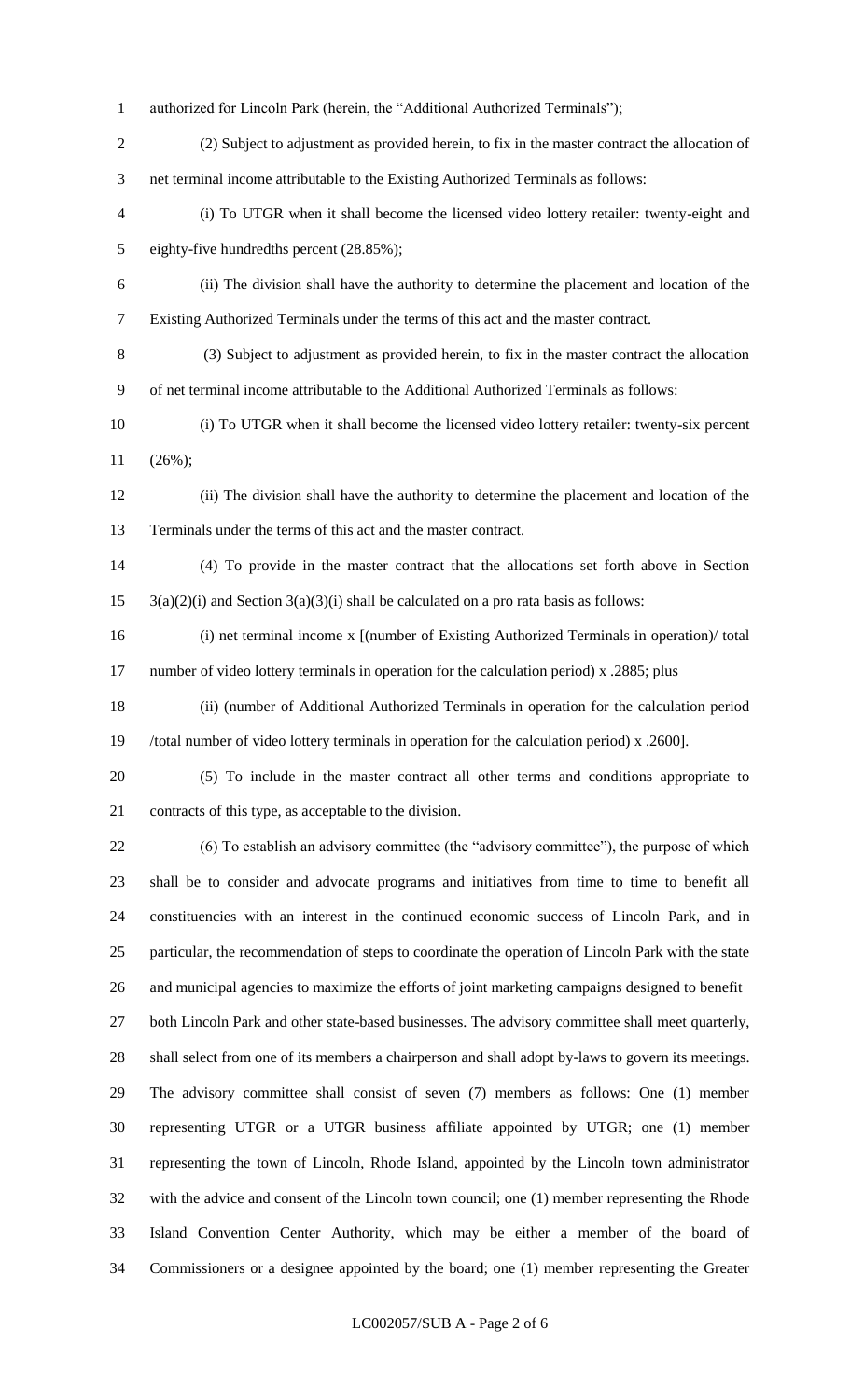Providence Chamber of Commerce appointed by that entity; one (1) member representing the Northern Rhode Island Chamber of Commerce appointed by that entity, one (1) member representing the Providence-Warwick Convention Visitors Bureau appointed by that entity, and one public member appointed by the governor.

 (7) To provide for the following limitations on the use of Lincoln Park during the term: no hotel will be constructed or operated at Lincoln Park or by the then owner or operator of Lincoln Park (or their respective commonly controlled affiliates) in close proximity to the facility construction of a hotel at or in close proximity to Lincoln Park shall remain subject to all of the town of Lincoln's land use regulations and ordinances; and the facility will not be marketed as a venue for conventions or events of the type which are part of the target market for the Rhode Island convention center authority, the Providence Performing Arts Center, or the Veterans Memorial Auditorium, including Broadway or Broadway-type plays, or any theatrical performances of a musical, non-musical, or comedic variety (except that this limitation shall not prohibit the facility from being marketed to hold, and from holding, holiday fairs for local businesses, concerts, sporting and other entertainment events which are open generally to the public and if held in an indoor events venue at Lincoln Park, with no stage house, and with a non- fixed seating capacity of such venue not to exceed 1,500 people for musical concerts and comedy shows, and 2,100 people for all other events).

(8) To provide in the Master Contract for slippage protection as defined in Section 2(y).

 (9) To provide in the Master Contract for adjustment in the blended rate during the eleventh through fifteenth years of the term as set forth in Section 5(b).

 (b) Under the terms of the master contract authorized under this act, UTGR shall agree that during the term it shall undertake, among others, the following obligations:

 (1) UTGR will invest, in the aggregate, within three (3) years following the effective date of the master contract in accordance with a schedule set forth in the master contract (but subject 26 to an extension of the original three (3) year period as set forth in Section  $3(c)$  below), at least one hundred twenty-five million dollars (\$125,000,000) of total project costs, including "hard" and allowable "soft" costs (the "Lincoln Park investment requirement"), in connection with: (i) additions, renovations and/or improvements to Lincoln Park and to appurtenant real or personal property, including without limitation, improvements designed and constructed to provide access to Lincoln Park; and (ii) performing UTGR's obligations regarding investment requirements under the master contract ("Lincoln Park investment requirement assets"). "Hard costs" shall mean all costs that in accordance with United States generally accepted accounting principles ("GAAP") are appropriately chargeable to the capital accounts of UTGR or would be so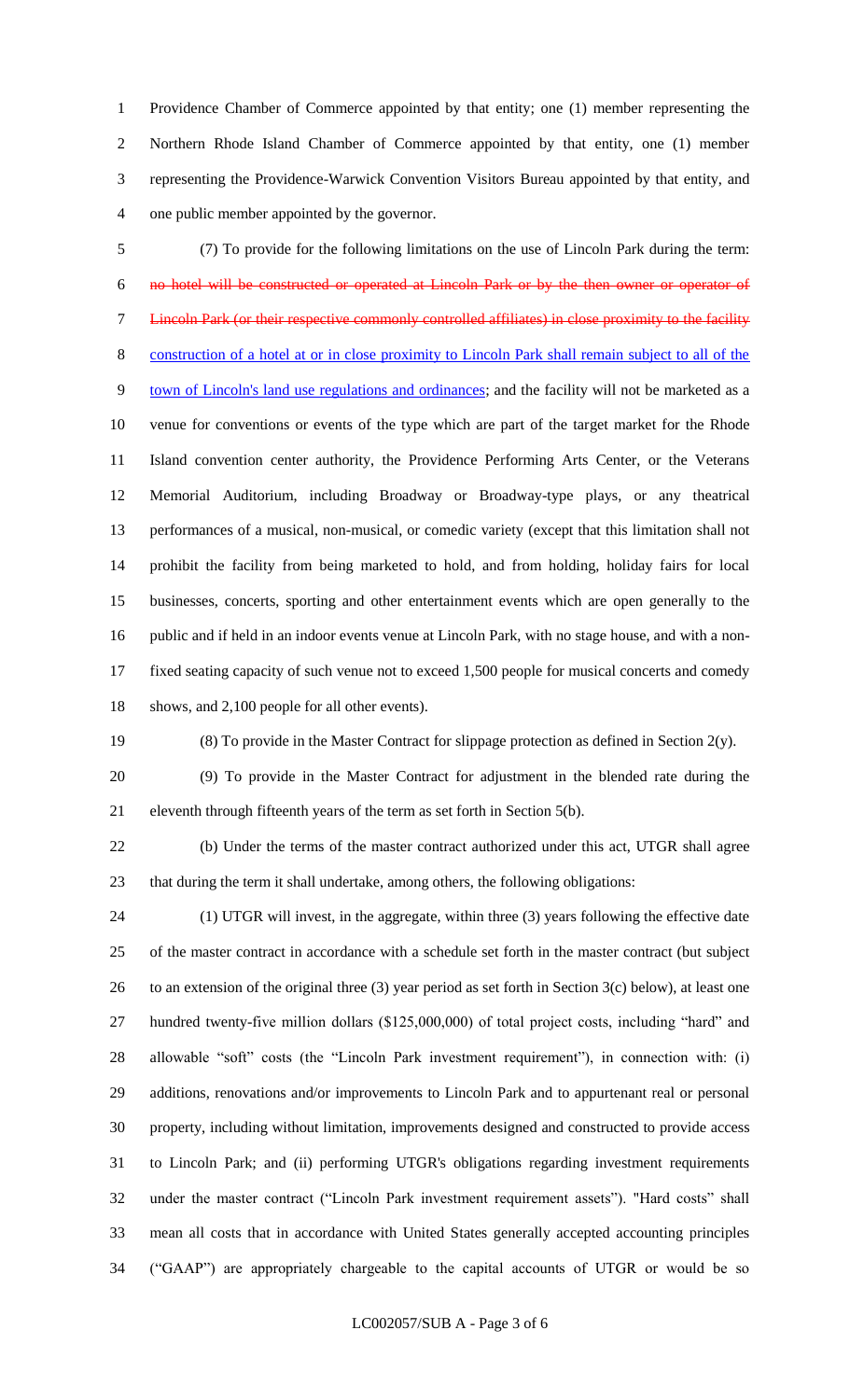chargeable either with an election by UTGR or but for the election of UTGR to expense the amount of the item, and "soft costs" shall mean all other costs appropriately chargeable to the investment requirement which are not hard costs in accordance with GAAP. In determining whether the investment requirement has been satisfied, soft costs in excess of ten million dollars (\$10,000,000) shall be excluded. Provided further, that none of the expenditures in this subsection shall qualify as eligible expenditures for purposes of any credit, including historic tax credits as provided in chapter 44-33.2 and enterprise zone credits as provided in chapter 42-64-3.

 (2) On or before the dates set forth in the master contract and in all events on that date which is 90 days after the third anniversary of the effective date of the master contract (as such original three (3) year period may have been extended as set forth in Section 3(c) below), UTGR shall submit to the division UTGR's certification, certified by a certified public accounting firm acceptable to the division and using procedures approved by the division not inconsistent with GAAP, providing its professional opinion, on behalf of itself and its applicable UTGR business affiliates as to the aggregate amounts expended, allocated between "hard" and allowable "soft" costs in respect of the investment requirement, so as to enable the division to measure UTGR's investment requirement assets and to confirm UTGR's compliance with its obligation under Section 3(b)(1) hereof. UTGR shall pay all costs of obtaining and preparing the professional opinion obtained from the certified public accounting firm required by this subsection; and

 (c) The master contract shall also provide, without limitation, that the division shall be entitled to, among other things, terminate the master contract if UTGR fails to fulfill the 21 aggregate investment requirement pursuant to Section 3(b)(1) hereof prior to that date which is 22 three (3) years from the effective date of the master contract, unless such failure is attributable to:

 (i) the failure to receive the necessary local approvals in connection with the improvements, construction and other activities referenced in Section 3(b)(1), notwithstanding the use of UTGR's commercially reasonable efforts to obtain such approval; (ii) delays attendant to any litigation brought by any third-party contesting in any way the construction of the improvements and having the effect of delaying the expenditure of the investment requirement and which litigation is ultimately resolved in a manner allowing the expenditure of the investment requirement to proceed; or (iii) the occurrence of one or more force majeure events beyond the control of UTGR. The aforesaid original three (3) year period shall be extended by the number of days delay occurring as a result of any one or more of the events described in clauses (i), (ii) or (iii) of the preceding sentence.

 (d) The master contract shall also provide that, following completion of the investment requirement, UTGR shall maintain Lincoln Park in a manner substantially consistent with first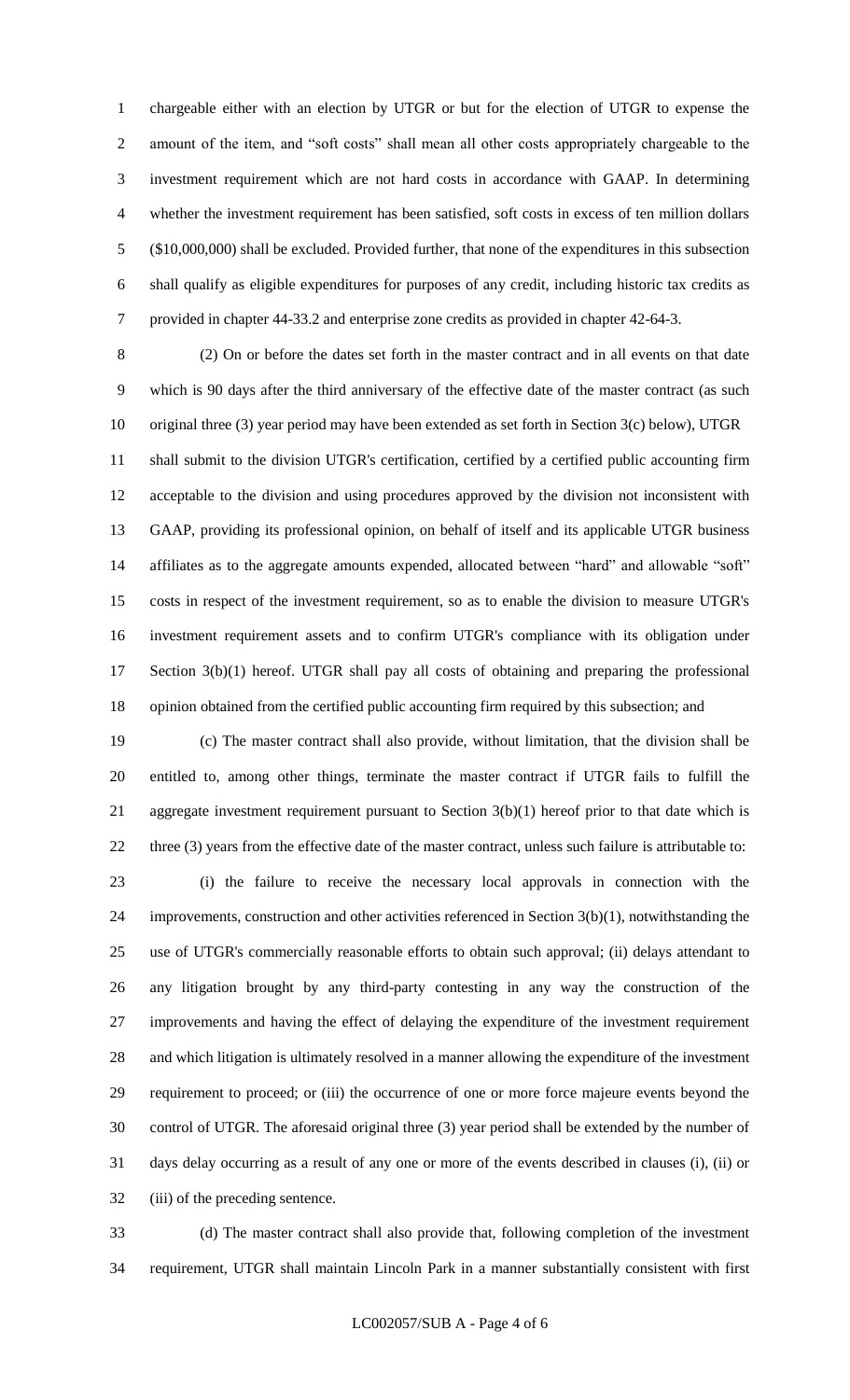- 1 class racinos operated elsewhere in the United States pursuant to regulations adopted by the
- 2 division and approved by the permanent joint committee on state lottery.
- 3 SECTION 3. Definitions. For purposes of this act, the following term shall have the
- 4 following meaning: "UTGR Master Contract" means that certain Master Video Lottery Terminal
- 5 Contract made as of July 18, 2005 by and between the Division, the State of Rhode Island
- 6 Department of Transportation, and UTGR, as amended from time to time.
- 7 SECTION 4. Authorized Procurement of Fourth Amendment to the UTGR Master
- 8 Contract. Notwithstanding any provision of the general or Public Laws to the contrary, the
- 9 Division is hereby expressly authorized and directed to enter into with UTGR a Fourth
- 10 Amendment to the UTGR Master Contract to make the UTGR Master Contract consistent with
- 11 the provisions of this act, as follows:
- 12 (1) To remove the prohibition on the construction or operation of a hotel at or in close
- 13 proximity to Lincoln Park;

### 14 (2) To permit the construction and operation of a hotel at or in close proximity to Lincoln

- 15 Park; and
- 16 (3) To provide that construction of a hotel at or in close proximity to Lincoln Park shall
- 17 remain subject to all of the town of Lincoln's land use regulations and ordinances.
- 18 SECTION 5. This act shall take effect upon passage.

======== LC002057/SUB A ========